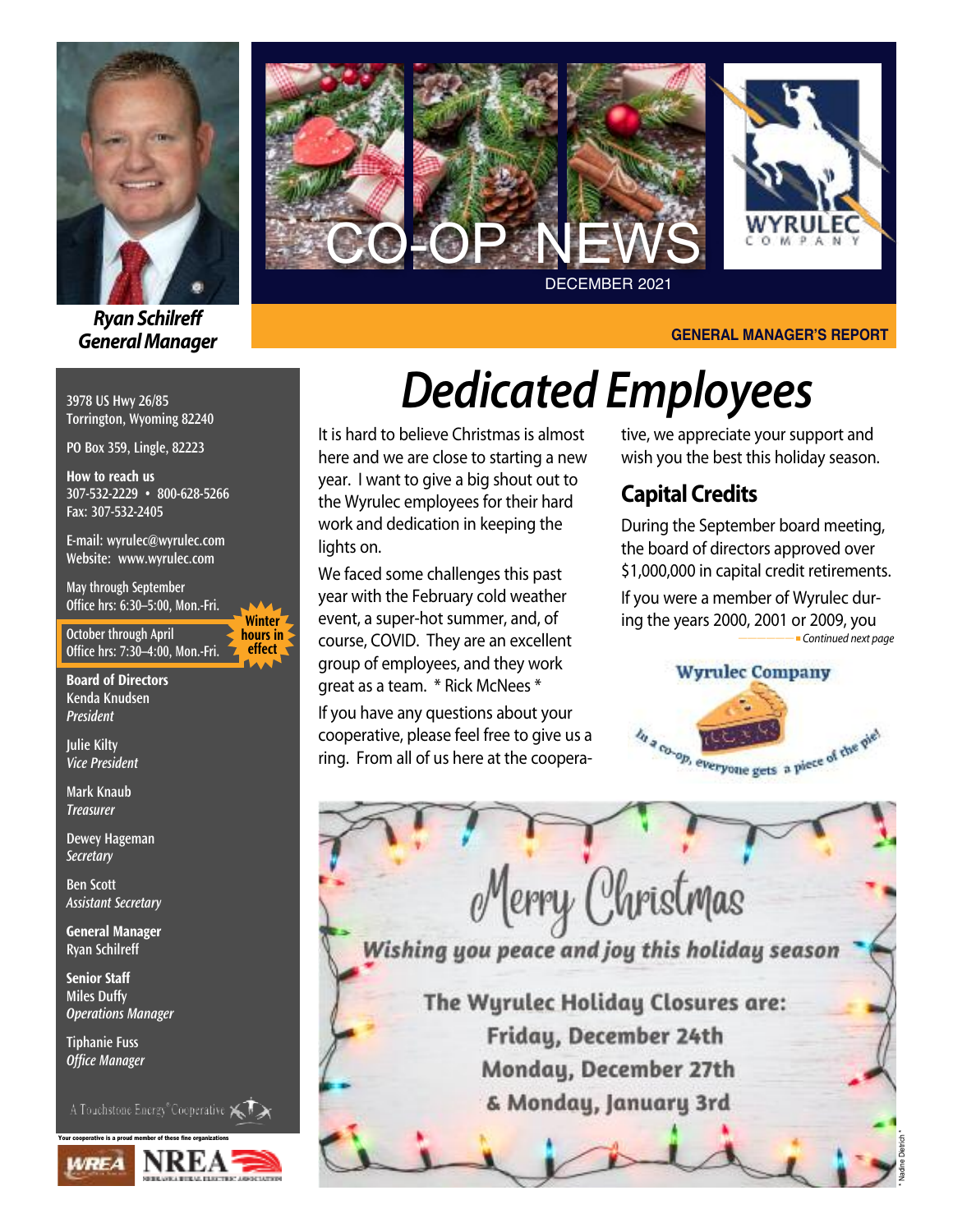### CO-OP NEWS

### *CapitalCredits*

*Continued from previous page* 

should be receiving a capital credit check in the mail. Those checks will go out in the mail the second week in December.

In keeping with the cooperative business model, those members who first provided the cooperative equity are the first to get their equity back.

Capital credit retirements are one of the unique benefits of having ownership in a cooperative.

### **2022 Budget**

I am currently working on the 2022 budget to present for final approval by the board of directors. Our inventory and operating costs (fuel, tires, repairs) have all increased over the last year. I know many of you are experiencing this as well.

When putting the capital construction budget together, it has been an eye opener to see what it will cost the cooperative to replace old line and maintain the existing infrastructure.

We have seen lead times extend from eight to ten weeks to thirty-six weeks when it comes to ordering transformers, meters, and other equipment we use on a regular basis.

It now takes 610 days to get a bucket truck and we are unable to get firm pricing once ordered.

On the good news side, it appears we will be able to hold our retail rates steady once again this year.

By experiencing some load growth and keeping what costs we can in check, we have been fortunate to be able to hold our retail rates steady for seven years in a row.

### **Regulatory Issues: CPUC**

We continue to be engaged at the Colorado Public Utilities Commission (CPUC) in reference to Tri-State's Energy Resource Plan (ERP) filing.

It is important for us to be engaged to make sure we can maintain reliability and affordability for our members, and see how the State of Colorado is going to spend our money to meet their carbon reduction goals.

Wyrulec and the seven other Tri-State member cooperatives in Wyoming have also asked for a meeting with Governor Gordon to brief him on our recommendations and position in this filing.

We will keep you updated on how this process moves forward.

### **Regulatory Issues: FERC**

We also continue to be engaged at the Federal Energy Regulatory Commission (FERC) in several filings dealing with Tri-State.

There are a few cooperatives who want to break their contractual obligations on their wholesale electric service contract with Tri-State; basically, they want to exit their contract early. The question is: What is the right contract termination payment for them to exit their contract early? I can tell you that



what those members think is fair, and what Tri-State thinks is fair are miles apart.

It is important for us to be engaged in this process, because if those cooperatives exit and do not pay their fair share, then the remaining cooperatives will carry that burden.

It appears that this case will go to hearing and an Administrative Law Judge will hear arguments from both sides and decide what a fair buyout amount is. This process is going to take awhile to run its course, but we will keep you updated as it progresses.

### **Blinking Lights**

We have had some high winds the past few weeks that have caused the lights to blink or flicker. If you experience these issues, please be sure to let us know. Call the office as soon as possible so we can dispatch a crew. We will want to investigate that issue and make sure there isn't an unsafe condition.

If you have any questions about your cooperative, you can reach me on my cell phone at 307-575- 2435 or via email rschilreff@ wyrulec.com.

**Gifting new** electronics, gadgets or appliances? Look for the **ENERGY** STAR<sup>®</sup> logo.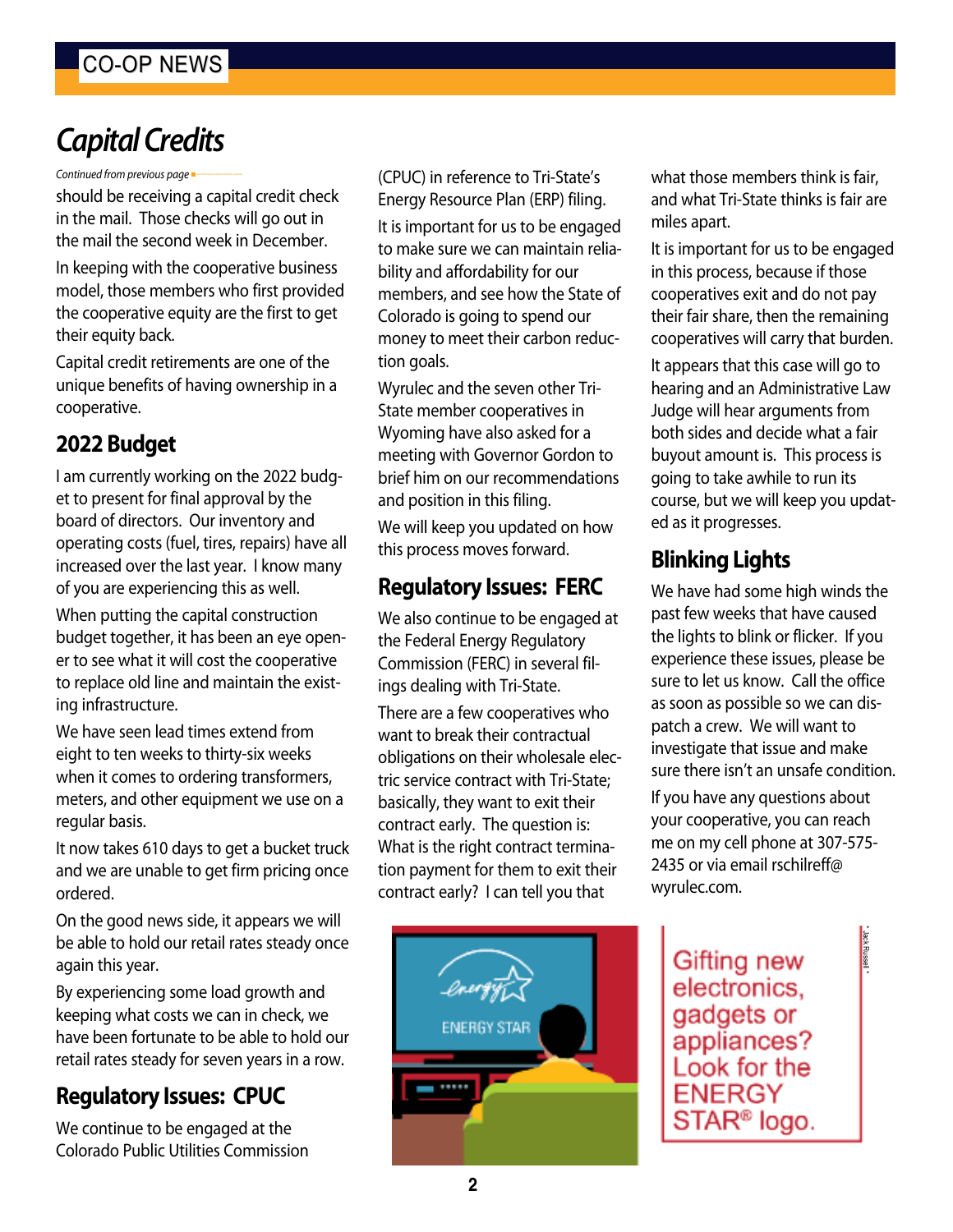### CO-OP NEWS



**2021 Scholarship recipients.**

Kelly Etzel Douglas- Linden Marketing

## *Deadline for Scholarship Applications*

Wyrulec Company, along with Tri-State Generation & Transmission offers a variety of scholarships to encourage continuing education or higher education. To be eligible for these scholarships the parent, legal

guardian, or the applicant themselves must receive their electric power from Wyrulec Company.

The applicant must be enrolled, or intending to enroll in an accredited two-year college, four-year university, or vocational technical school.

Applications for all these scholarships can be picked up at our office or printed online at www.wyrulec.com under the Education tab. All applications can also be completed online.

#### **Tri-State Generation & Transmission**

- $\clubsuit$  One scholarship of \$1,000
- $\cdot$  Two scholarships of \$500 each
- **Wyrulec Company** \* Total of (8) scholarships of \$1,000 each. Four of these scholarships will be awarded to students attending vocational or technical schools.

More information is available on our website. If you have any questions, please contact our office. **ALL APPLICATIONS MUST BE RECEIVED AT WYRULEC COMPANY'S OFFICE BY 4:00 PM ON FEBRUARY 1, 2022.** son Glads



# *Finding a New Approach to Mail Delays*

Wyrulec continues to see an increase in the time required by the mail to deliver our statements, and your payments in return. This increase in time and

cost is no longer merely a delay, and has become a new reality for all Americans. The duration and interruptions in the mail have become significant, causing us all to evaluate our preferred methods of payment and delivery. Wyrulec Company is required to use the postal system to deliver *——————* <sup>n</sup> *Continued next page*